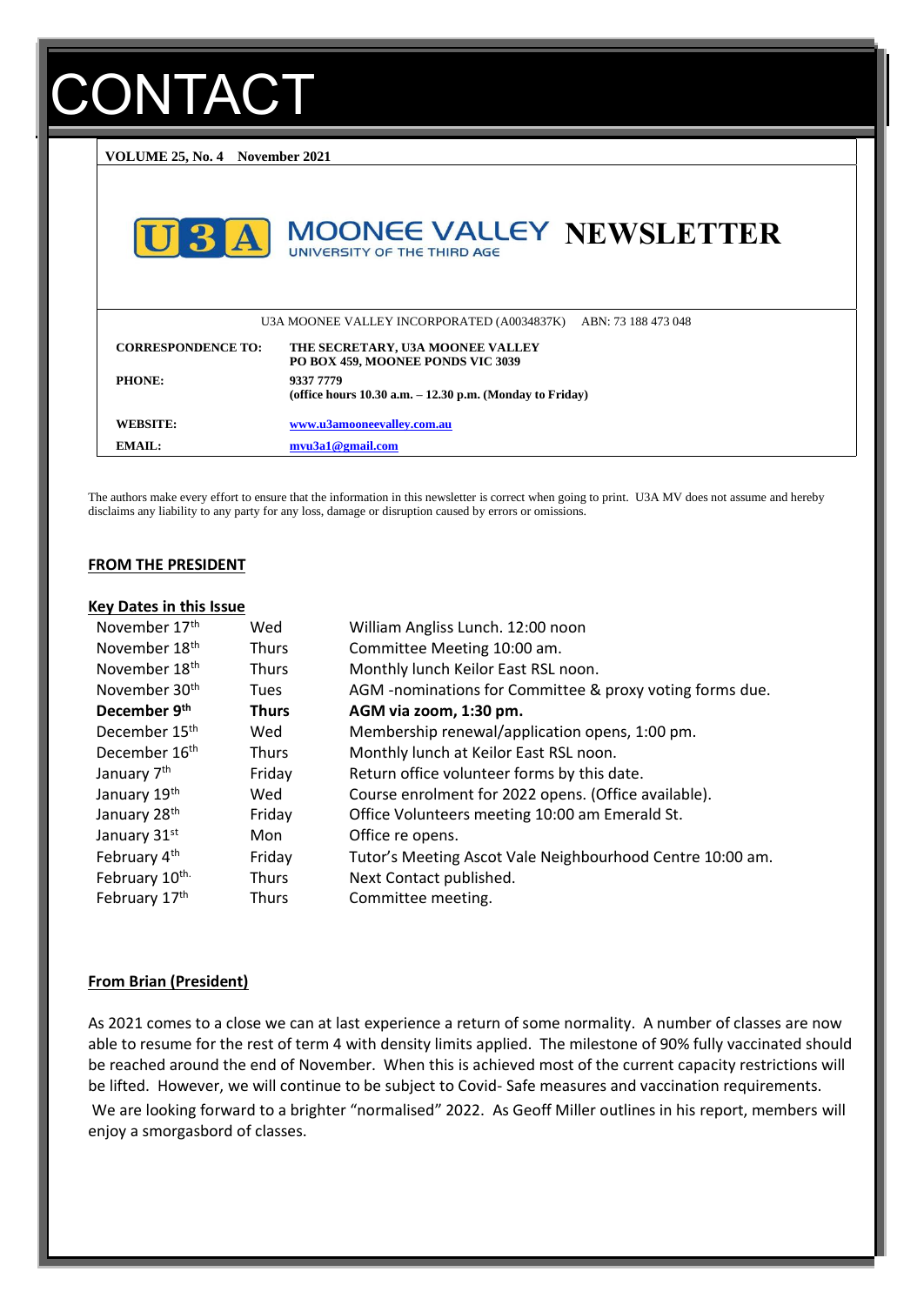#### **2021 AGM**

It has been a dilemma whether to hold the AGM as a face-to-face meeting or online via zoom. The timing of the next step in the roadmap is uncertain. Access to a venue with sufficient capacity to hold the AGM is not guaranteed yet. Furthermore, members may be cautious about attending a large gathering as we progress to opening up. With this in mind, we have decided to once again hold the AGM online via Zoom.

On behalf of the 2021 Committee of Management I extend an invitation to all members of U3A Moonee Valley to join our **Annual General Meeting** delivered again via Zoom**.** The meeting will commence at **1:30 pm** on **Thursday December 9**. The formal Notice of the 2021 AGM plus 2020 AGM Minutes are published in this edition.

The purpose of the AGM is to report to members how our U3A functioned during 2021 and to fill positions on the Committee of Management due for election. The Committee meets monthly (except Jan, April, July and December) and consists of four Officers – President, Vice President, Treasurer and Secretary and up to eight Ordinary Members. These members undertake various roles such as Office Manager, Course Coordinator and Membership/Database Manager. This year the committee has also been supported by several co-opted members.

There are six positions due for election at the 2021 AGM: President, Secretary and four Ordinary Members. Please consider contributing to the management of our organisation by nominating for the committee.

I encourage everyone who is able to attend the AGM using Zoom to do so. Please make a note in your calendar and be amongst those **we can count for our quorum**. The link is in the agenda (4th line p.7) and further reminders will be provided later in November. If you can't attend on Zoom, you can still participate by nominating for the committee and/or appointing a proxy to vote for you at the AGM. Nomination forms and proxy forms are included on p.10 - 11. If you are appointing a proxy vote and/or nominating a candidate for election to the 2022 committee please send completed forms to be received by **Tuesday 30th November**

## Membership for 2022.

The committee has introduced a new condition for membership this year. All members must be fully vaccinated against Covid. It is the responsibility of all of us to help protect ourselves, our families, our friends and the public against this virus. Also, we must comply with State Government and Council requirements for our activities. The committee will publish the terms and conditions for membership in 2022 ahead of the membership date.

Membership renewal will open on **Wednesday December 15 th** .

For instructions, see Barrie Fenby's report (p 4.)

Once again, class/course enrolment for 2022 is deferred until Wednesday 19<sup>th</sup> January.

We want to have a clear picture of what will be possible for 2022. Please see Geoff Miller's report (p.3-4) for the details. In order to make our U3A as interesting as possible, I would like to endorse Geoff 's encouragement for members to become new tutors. You can make a difference in our members lives and the quality of our U3A by sharing your talents and enthusiasms.

I am retiring as President at the 2021 AGM. Our Rules, adopted in 2014, require Officer positions to be limited to four consecutive years, with a minimum one year off. The purpose is to open up the opportunity for, and encourage members to consider how they might contribute to this great organisation by serving on the committee. It didn't take me long after becoming president to realise how wonderful U3A Moonee Valley is. I became the president with only an inkling of the outstanding work done by committee members to deliver the program for members. I am proud to have been your representative and very grateful to have been so well supported by U3A Moonee Valley members and especially by the outstanding 2021 committee of management.

Hope to see you at the AGM. Happy festive season everyone.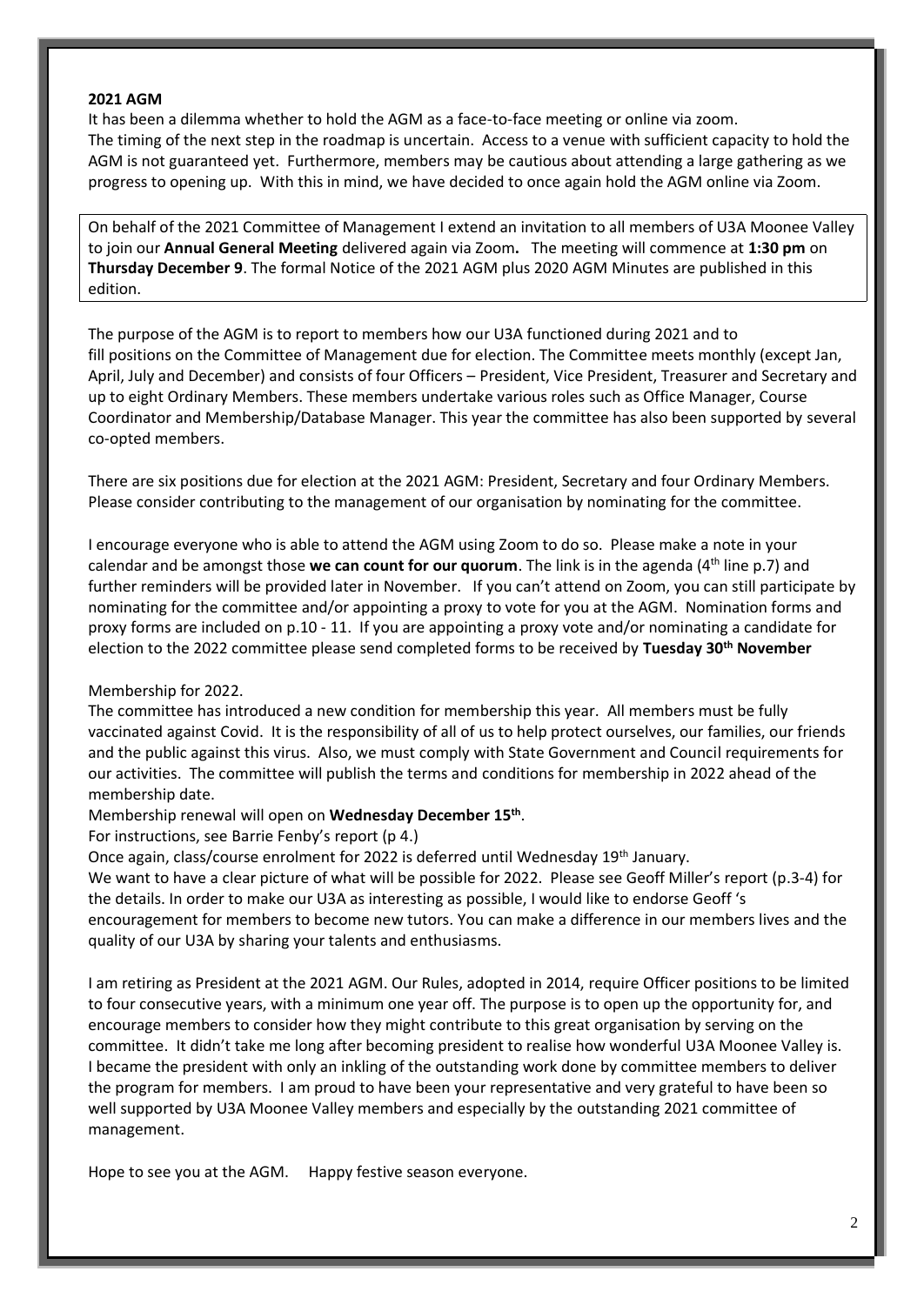

Soon to be ex- president Brian contemplates the scene from his office as he channels JFK and president Jed Bartlett from The West Wing.

## **COURSE COORDINATOR'S REPORT**

#### **2022 Courses**

We hope that when our 2022 classes begin in February lockdowns will be behind us. Being optimistic, we are planning on this assumption. Also, after November, according to the current projections, density limits will no longer apply in our venues. Thus, class numbers will not need to be limited to the extent that they have been this year.

We will publish the full list of courses for Semester One 2022 on our website in early January.

This list of courses will appear approximately two weeks before enrolments open on Wednesday the 19th of January.

Members will be advised by email when the course information is available.

A summary list of courses will be mailed to the small number of those without email.

I have already surveyed our tutors about their intentions for next year and I'm pleased to report that almost all of our usual courses and activities will continue.

The two new courses advertised for Term 4 this year: *Upcycling (Creative Re-use)* with Lorraine Johnston and *Great Books You've Read or Think You Should Read* with Ian Williams will now commence in February.

Brian Smith's *Basic Science: Astronomy to the Geology of the Earth* which was previously offered on Zoom as *From the Big Bang to The Big Rock*, will this time be conducted face-to-face.

*Bridge Lessons for Beginners,* which was not available in 2021, will again be offered in February in association with the Moonee Valley Bridge Club.

In addition, there will be some new offerings:

Liz Lynch will present *The French Revolution.*

Jan Smith will offer a course entitled *History of the USA* via Zoom.

June Kane, who was very well received as the presenter at our September forum, will run a short course in Term two entitled *The World of Human Rights.*

June will also lead a new class *French: Beginners 1*.

## **Retiring Tutors**

Several of our tutors will not be continuing in 2022. This includes two of our longest-serving ones:

**George Widdison** has been running one of our book clubs since 2004 (in fact even prior to that he stepped in for a semester in 2001).

**Claire Maccagnan** has conducted a range of French classes, including both beginners' and conversation classes, since 2011.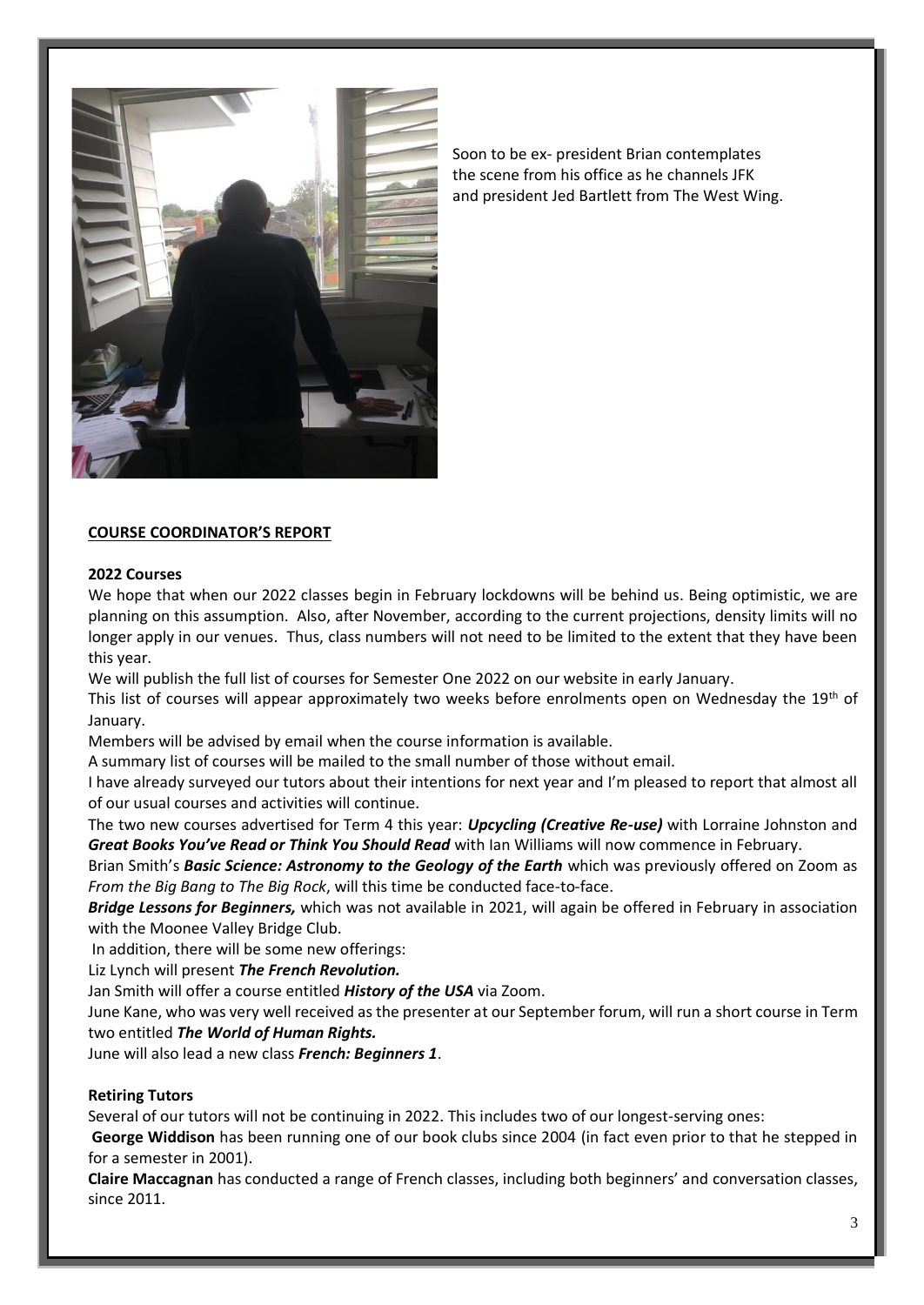In addition, **Annette Burston** will retire from *Folk Art*, **Prue Hamilton** from the Wednesday morning Patchwork class and **Pauline Lane** from *Scrabble.* 

All of the above have given great service to our U3A and will be particularly missed by those who have been in their classes, in some cases for several years.

We are fortunate that Michelle Cairns has offered to lead George's book club. Also, as mentioned above, June Kane will provide a beginners' French class.

However, we would particularly like to hear from anyone who could take over either Prue's Patchwork class or Pauline's Scrabble group. If you are interested, please contact me by email; [info@u3amooneevalley.com.au](mailto:info@u3amooneevalley.com.au)

## **Geoff Miller**

## **MEMBERSHIP MANAGER'S REPORT**

## **Membership Renewal**

We anticipate you will be able re-new your U3A Moonee Valley membership, or join as a new member from 1.00 pm on Wednesday 15 December 2021.

We will send you an email with confirmation of the date along with detailed steps as to how to join/re-join and how to pay annual fees the day before membership opens.

Again this year we will not be able to finalise classes until the new year. We will email you as soon as courses are available to be viewed on the database. **At this stage we plan to open enrolments at 1.00 pm on Wednesday 19 January 2022.** 

**Fees:** The fees for 2022 will not be finalised until voted on at the AGM. You will be notified by email about the fee outcome and procedures for re-joining.

There will be two ways to pay annual fees for 2022

- 1. Our preferred payment method for annual fees is by card accessed via our database. A step-by-step explanation for using the system will be e-mailed just prior to December 15.
- 2. Payment can also be made electronically or by visiting any branch of Bendigo Bank. Please include your full name on the transfer as the reference number.

Our account name is: U3A Moonee Valley Inc

Our BSB number is: 633-000

Our account number is: 154051213

Please note that payments made by bank deposit are not automatically registered on the database. Rather they are manually entered to it by the treasurer when Bendigo Bank advises payment has been made. This sometimes results in a delay before the payment appears on the database.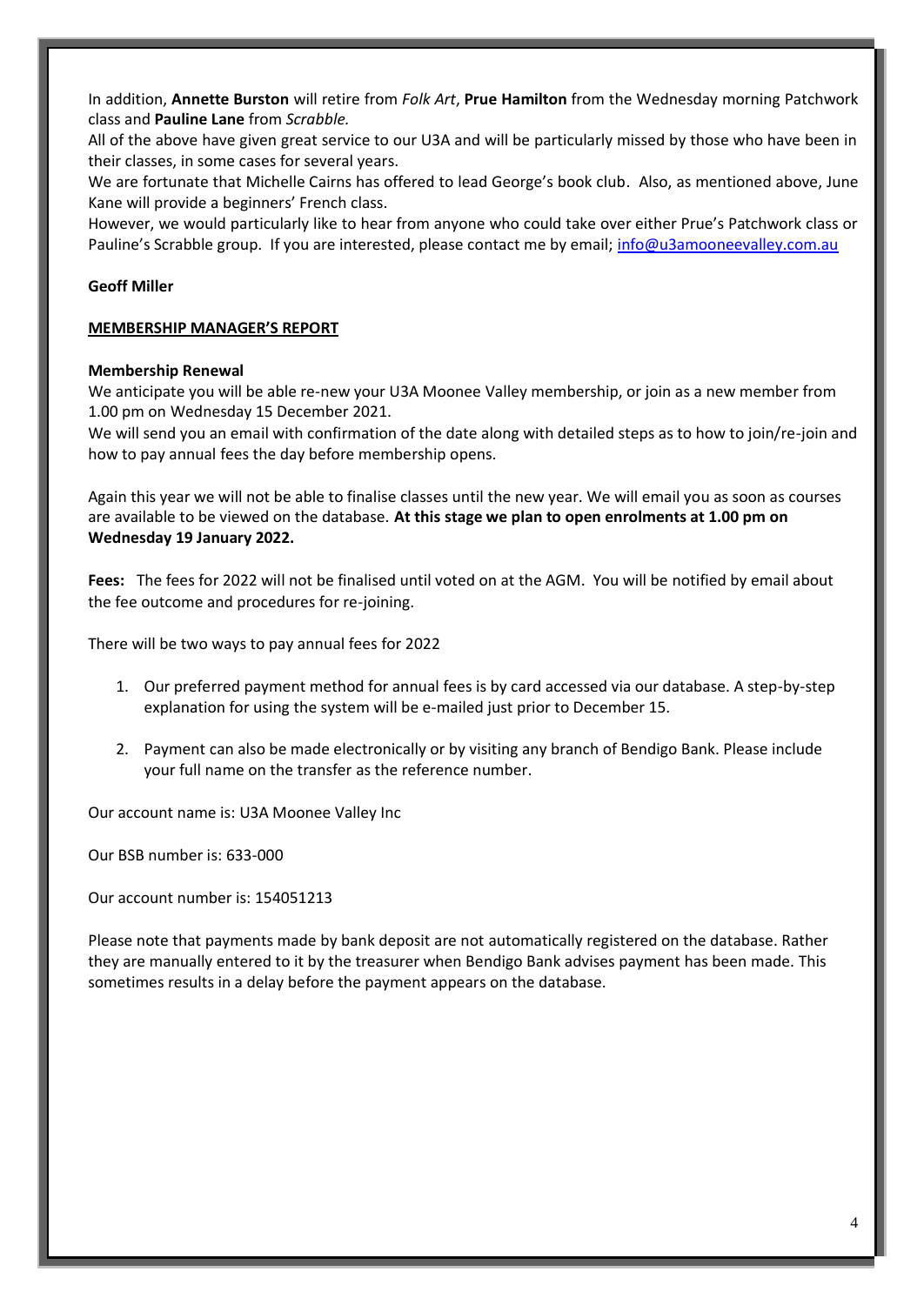## **SOCIAL EVENT**

The end of lockdown means that one of the social events that Helen planned for us has been salvaged.

It is the visit to the William Angliss Institute -Wednesday 17<sup>th</sup> November 12:00. This outing proved to be a great success last year. The lunch is preceded by a tour where we can see groups of working students learning all aspects of the hospitality industry.



**WILLIAM ANGLISS LUNCH on 17th [Novem](https://creativecommons.org/licenses/by/3.0/)ber 2021 at 12:00. Closing date Wednesd[ay 10](https://creativecommons.org/licenses/by/3.0/)th November 2021**

Name/s\_\_\_\_\_\_\_\_\_\_\_\_\_\_\_\_\_\_\_\_\_\_\_\_\_\_\_\_\_\_\_\_\_\_\_\_\_\_\_\_\_\_\_\_\_\_\_\_\_\_

Address \_\_\_\_\_\_\_\_\_\_\_\_\_\_\_\_\_\_\_\_\_\_\_\_\_\_\_\_\_\_\_\_\_\_\_\_\_\_\_\_\_\_\_\_\_\_\_\_\_ Contact Telephone No. \_\_\_\_\_\_\_\_\_\_\_\_\_\_\_\_\_\_\_\_\_\_\_ Numbers Attending \_\_\_\_\_\_\_\_

• **Cost of lunch to be paid on the day is \$30.00** 

• Drinks can be purchased at the bar.

*Please confirm your attendance by emailing [info@u3amooneevalley.com.au](mailto:info@u3amooneevalley.com.au) attention Helen Mather, or post this form to U3A Moonee Valley PO Box 459 Moonee Ponds, Vic 3039.*

Please note that there are limited numbers. If you are interested, please lock in your place as soon as possible. Confirmation of numbers is required for each event so your early response will be greatly appreciated.

Many thanks Helen Mather

## OFFICE NEWS NOVEMBER 2021

The Committee of Management and I would like to thank all of the Office Volunteers for their patience and contribution this very trying year.

Without you, there would be no public face or voice to our organisation.

The Office is now closed for the year and will reopen on the 31st January 2022.

Volunteers are needed for 2022

Staffing of the Office is an essential service that our members and prospective members both expect and appreciate. This does not happen without the willingness of members to take on the task. Training is provided and the time put in by the Office Volunteers keeps our organisation functioning.

Please consider a couple of hours every so often to keep this service alive for our members.

The "Availability for U3A Office Duty" form can be found on the Home Page of our website and is also attached to this edition of "Contact". (p.12)

Rosters will be emailed by the 20th January.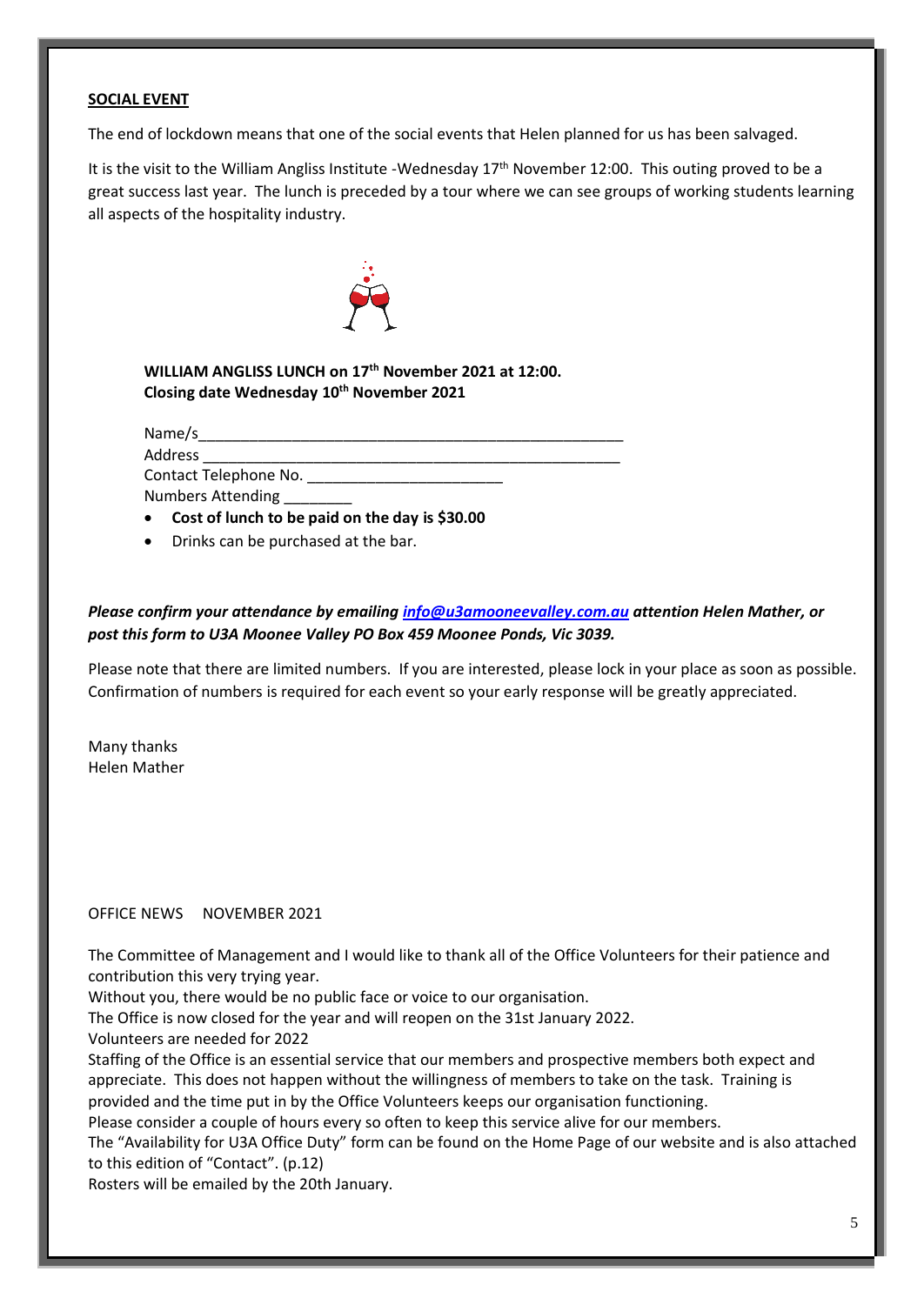The Office Volunteers Meeting will be on Friday 28th January at Emerald Street, West Essendon at 10.00am Please forward the completed form by the 7th January to [officecomv@gmail.com](mailto:officecomv@gmail.com) or by post to: Office Coordinator, Moonee Valley U3A, PO Box 459, Moonee Ponds, Vic 3039 Take Care and Stay Safe. Marjorie Ridley, Office Coordinator

## **MONTHLY LUNCHES AT KEILOR EAST RSL. (So Happy to be back!)**

All U3A Moonee Valley members and friends are invited to attend the monthly lunches which are held on the 3rd Thursday of each month.

Venue: Keilor East RSL, Hoffman's Rd. Niddrie.

You choose and pay for your own food and drink. As well as a wide range of dishes offered on the main Bistro menu, a Seniors menu of generous portions is available. Current prices for Seniors meals are 3 courses. \$20.00, 2 courses \$18.00 and 1 course \$16.00.

## **2021 Lunch Dates:**

18 November. and. 16 December.

## **2022 Lunch Dates:**

20 January, 17 February, 17 March, 21 April, 19 May, 16 June.

Please come and join us.

Due to COVID-19 conditions all persons attending MUST be double vaccinated. I will need to advise the venue of the numbers attending. Please contact me on 0410 435 929 or email officecomv@gmail.com by Thursday of the previous week of the lunch date.

I look forward to catching up in the near future.

**Marjorie Ridley**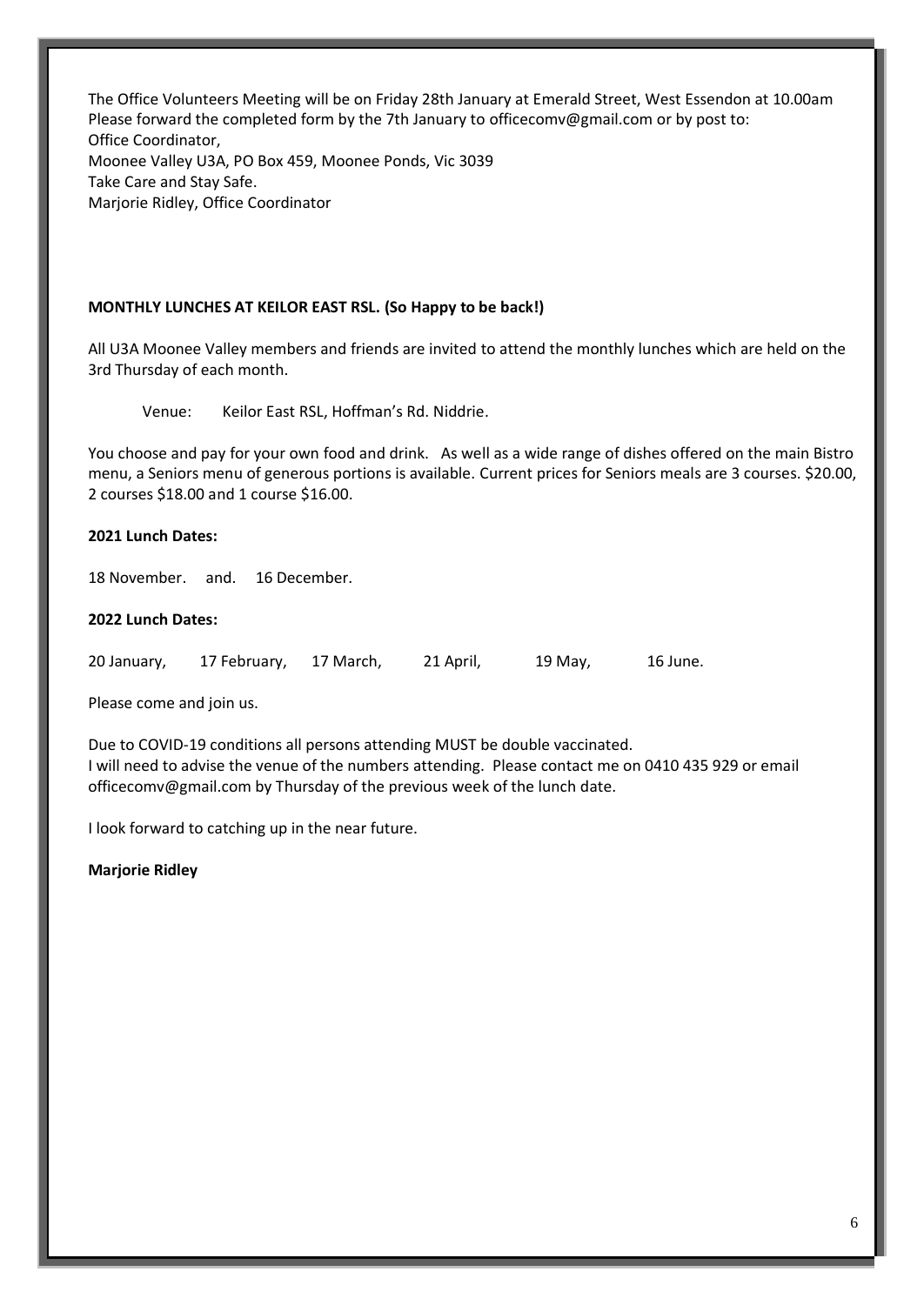# 2021 Annual General Meeting Thursday 9<sup>th</sup> December from 1.30pm

# Meeting to be conducted online via Zoom

## https://us02web.zoom.us/j/81051368004?pwd=VnN2SldEM1JTaG5IU2RWK1l0QmVzZz09

## Agenda

The business of the Annual General Meeting will be to:

- 1. Confirm the Minutes of the Annual General Meeting held on Thursday 3<sup>rd</sup> December 2020.
- 2. Consider the President's Annual Report and the Treasurer's Report for the preceding financial year 1 December 2020 to 30 November 2021.
- 3. Vote on motions to approve membership fees for the years commencing December 2021 and December 2022.

## **Motion 1**

All previous motions applying to membership fees for the financial year commencing December 2021 are rescinded. The new schedule of fees applying to that financial year will be:

Full Membership for new members \$30, joining fee \$10 Half year membership for new members (from June 30): \$ 20, joining fee \$10 Renewal of Membership (a financial member in the previous year): \$30. Associate Membership (a member of another U3A): Full year \$20, half year \$10. To receive our newsletter, CONTACT by mail a \$10 fee will apply.

## **Motion 2**

The schedule of fees applying to the financial year commencing December 2022 will be:

Full Membership for new members \$45, joining fee \$10. Half year membership for new members (from June 30): \$ 35 joining fee \$10. Renewal of Membership (a financial member in the previous year): \$45. Associate Membership (a member of another U3A): Full year \$35, half year \$25. To receive our newsletter, CONTACT by mail a \$10 fee will apply.

- 4. Elect Officers and Members to the 2022 Committee of Management:
	- a. President
	- b. Secretary
	- c. 4 x Committee members (3 x two-year term, 1 x one-year term)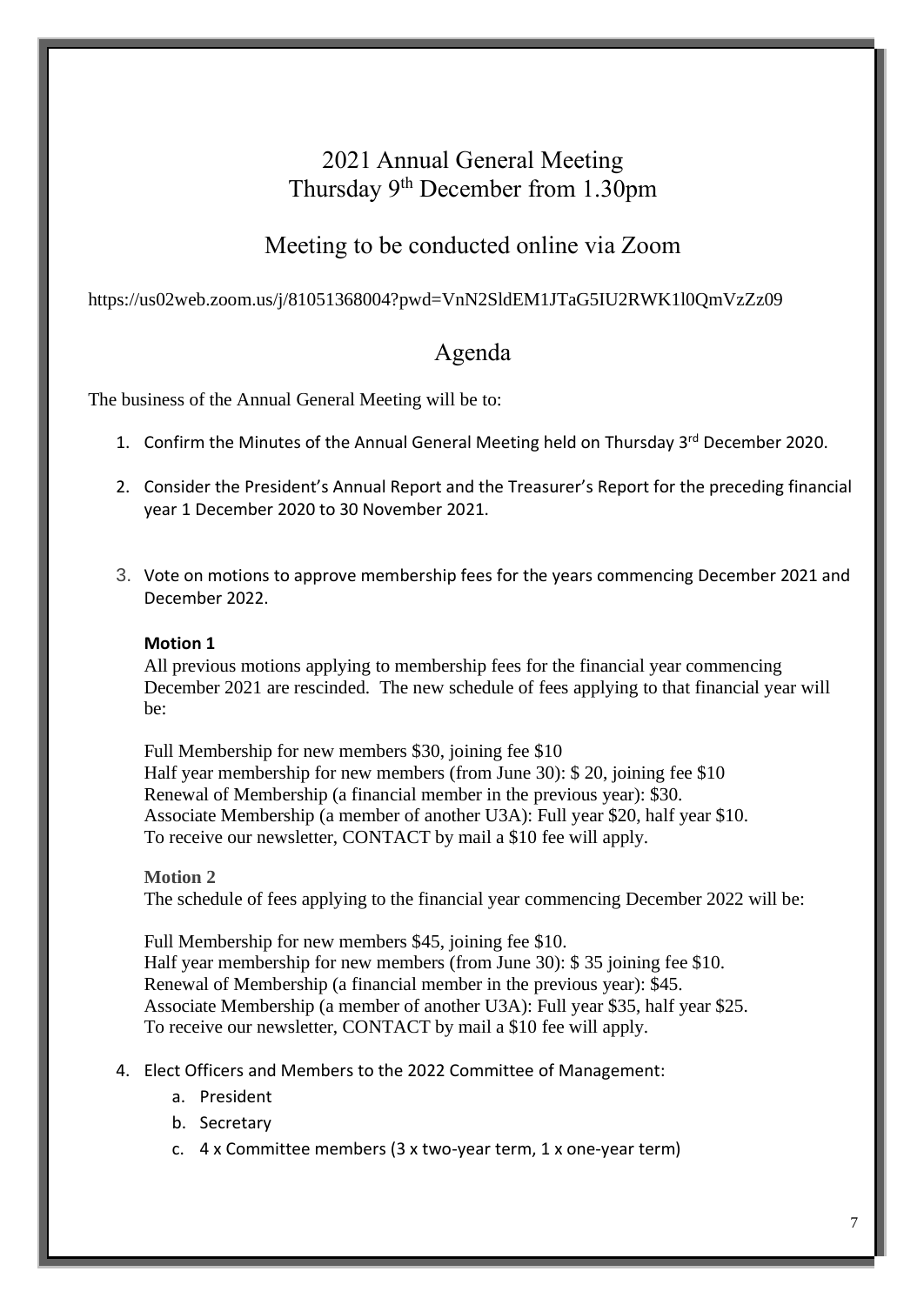5. Acknowledge and thank the Tutors, Office and Event volunteers as well as those Tutors and Committee members who are retiring.

## **U3A MOONEE VALLEY INC. AOOO34837K MINUTES OF THE ANNUAL GENERAL MEETING THURSDAY 3RD DECEMBER 2020. HELD VIA ZOOM.**

President, and Chairperson, Brian Smith, welcomed everyone to the 23<sup>rd</sup> Annual General Meeting of U3A, with a special welcome to guests, Councillors Katrina Hodgson. Rose Iser and Cam Nation. Thank you all for attending.

**PRESENT:** Committee Members, Brian Smith, Jo Bradshaw, Robert D'Silva, Jenny Dwyer, Heather Feldman, Barrie Fenby, Bruce Findlay, Maureen Gleeson, Edith James, Geoff Miller, Marjorie Ridley, Jan Smith, Robyn Temby and 45 financial members.

**APOLOGIES:** Ben Carroll MP, Councillor Samantha Byrne; U3A members, Jeanette Bakker, Annette Burston, Edna Castellas, Michelle Cairns, Mary Jinkins, Moya Lacey, Maurice Majury, Alison Stewart, Pat Walden, George Widdison, Clair Williamson.

## **MINUTES OF THE 2019 ANNUAL GENERAL MEETING:**

**Marjorie Ridley moved and Edith James seconded the motion that the minutes be accepted. Carried.**

## **ANNUAL REPORTS:**

## **President: Brian Smith:**

At the beginning of 2020 our 440 members had a choice of 58 classes. However, by the 20<sup>th</sup> of March, all classes were suspended and Council venues closed. The committee purchased three Zoom licences to be shared among tutors. Other tutors used email to keep classes going, and, thanks to Moonee Valley Library, delivering books and setting up Zoom classes, two book groups were able to continue.

As many members were not able to participate in activities during the year, the committee offered on request, a partial refund of 2020 fees. We also decided that the fee increase scheduled for 2021 would not go ahead.

We will do our best to ensure classes go ahead next year, and, as most tutors have agreed to continue their classes in 2021, we should be able to offer a full programme. We are working with Council on a 'Return to Access' plan, which details how we safely conduct classes. The approval of this plan, and Council's decision on venue availability will determine how we commence in 2021. This is why we have delayed class enrolment until January 20<sup>th</sup> 2021. Membership renewal commences on December 16<sup>th</sup>, and, as there were some difficulties with Paypal, we are trialling a new secure facility (eWay) for paying by credit card.

## **Treasurer: Michael Walsh Income and Expenditure Statement provided:**

At the 20<sup>th</sup> November we had a cash balance of \$36,357.05, an increase of \$8,249.27 over last year. However, unspent grants of \$5977.83 mean that the actual surplus is \$2,271.44.

Membership fees were down by \$5,610, but that was offset by a decrease in expenditure, mainly \$6,995.63 for venue hire.

A three-year Web Hosting and Maintenance fee was offset by a decrease in photocopier fees. Our photocopier lease terminated in June 2020, and has been replaced by a three-year agreement saving \$56.00 a month.

As we did not draw on our resources during the year, we were able to offer compensation to affected members, and defer the fee increase planned for the year ending 2022.

Anticipated costs for 2021 include a new printer (approximately \$1,300), website development (\$4,000) and the possible additional cost of providing Covid-safe classes.

Our financial year ends on the 30th November, so our accounts have not been audited, and will not be until February 2021. Therefore, the auditor's report will be published in Contact.

**Gerry Backer moved and Maureen Gleeson seconded the motion that the President's and Treasurer's reports be accepted. Carried.**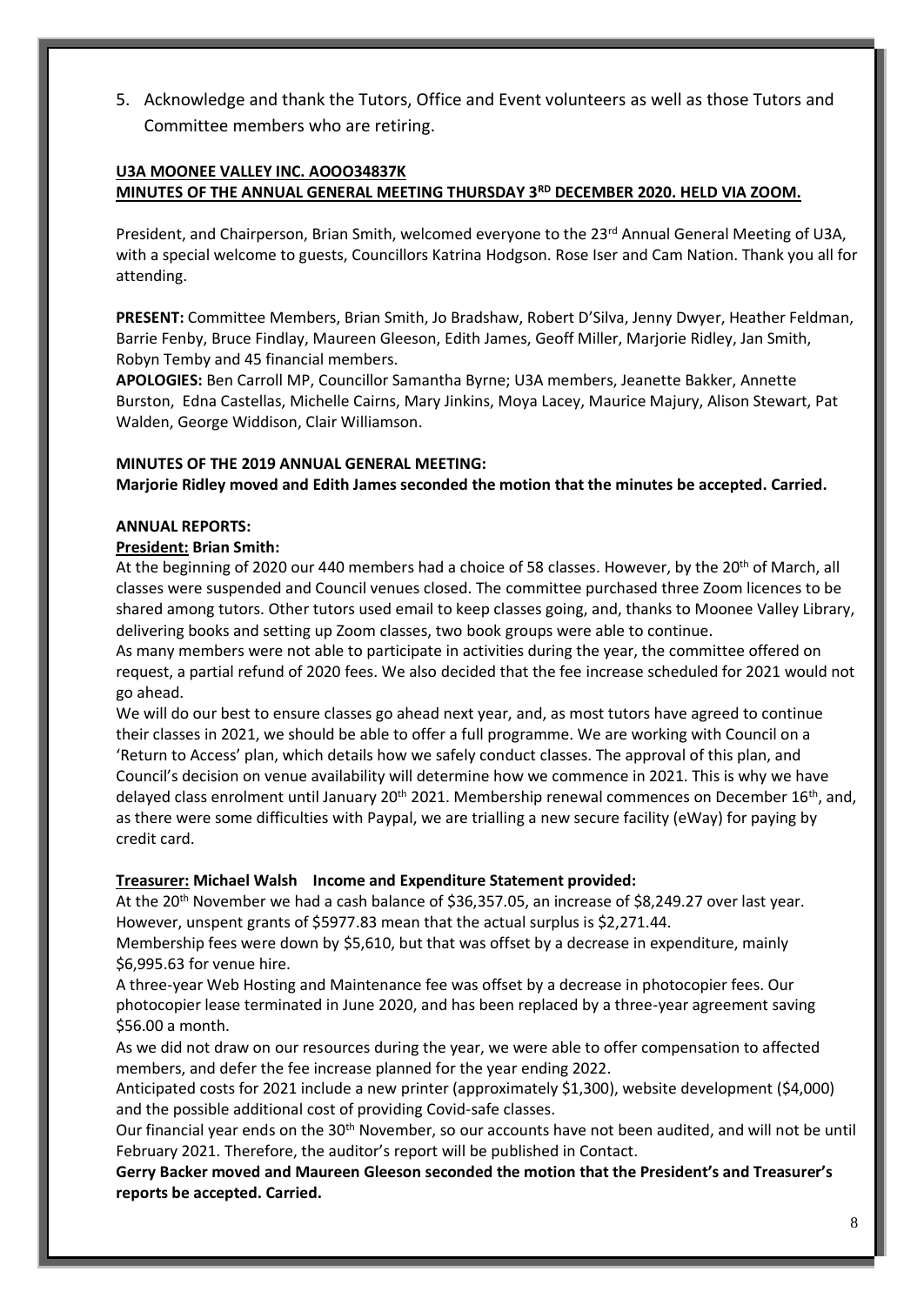## **2021 COMMITTEE MEMBERS:**

The positions of Vice President and Treasurer, and four ordinary members were declared vacant. Five nominations were received, and the following members were elected to the 2021 committee: Bruce Findlay **Vice President;** Michael Walsh **Treasurer;** Geoff Miller, Barrie Fenby and Jo Bradshaw, **Members.** One position remains vacant.

## **DEFERRAL OF MEMBERSHIP FEES:**

As many classes could not be offered in 2020, and as additional expenditure can be absorbed due to cost reductions,the committee decided to defer the fee rises planned for 2022.

**Michael Walsh moved and Brian Smith seconded the motion that the membership fee inreases scheduled for the year ending November 2022 be deferred. Carried.**

## **ACKNOWLEDGEMENT AND THANKS Geoff Miller, Tutor/Class Coordinator:**

**Tutors:** Thanks to our 53 volunteer tutors, who are the heart of our organisation. Venues were closed, and most classes cancelled after only four weeks Some tutors were able to keep classes going with Zoom or Email. All are keen to return to classes in 2021.

**Office Volunteers:** Office Volunteers are often the first contact people have with U3A. The office was closed in March, but Marjorie Ridley has monitored the phone and kept people in touch.

**Enrolment Team** performs a vital role during the busy time when members are enrolling in classes. **Events Team:** Jo and her team have had a quiet year, with the February Tutors' Meeting being our only event.

## **ACKNOWLEDGEMENT OF RETIRING COMMITTEE MEMBERS:**

**Fran Horton:** Fran is best characterised as 'the wise woman' of our U3A. She joined in1998, and, in the intervening years has been a tutor, the president, the secretary, the assistant treasurer, U3A Network delegate, acting office manager and more. She is practical, sensible and knows how to make things work. She has also been a mentor to presidents and secretaries past and present. Thank you, Fran, for your wonderful contribution.

**Heather Feldman:** Heather officially retired from the committee in 2018, but, as a co-opted member continued to organise theatre outings during 2019. She also organised the very popular Tramboat excursions, and as a last and generous contribution, has organised another Tramboat trip for April 2021. Thank you, Heather.

**Mandy Heane:** Mandy has served two terms as Vice President, and has been responsible e for creating and maintaining our Facebook page. Fortunately, Mandy has agreed to continue as a co-opted member. Thank you, Mandy.

## **GENERAL BUSINESS:**

Pauline thanked the committee for their work during the year.

The meeting closed at 2.05 pm.

**NEXT ANNUAL GENERAL MEETING: Thursday 9th December 2021.**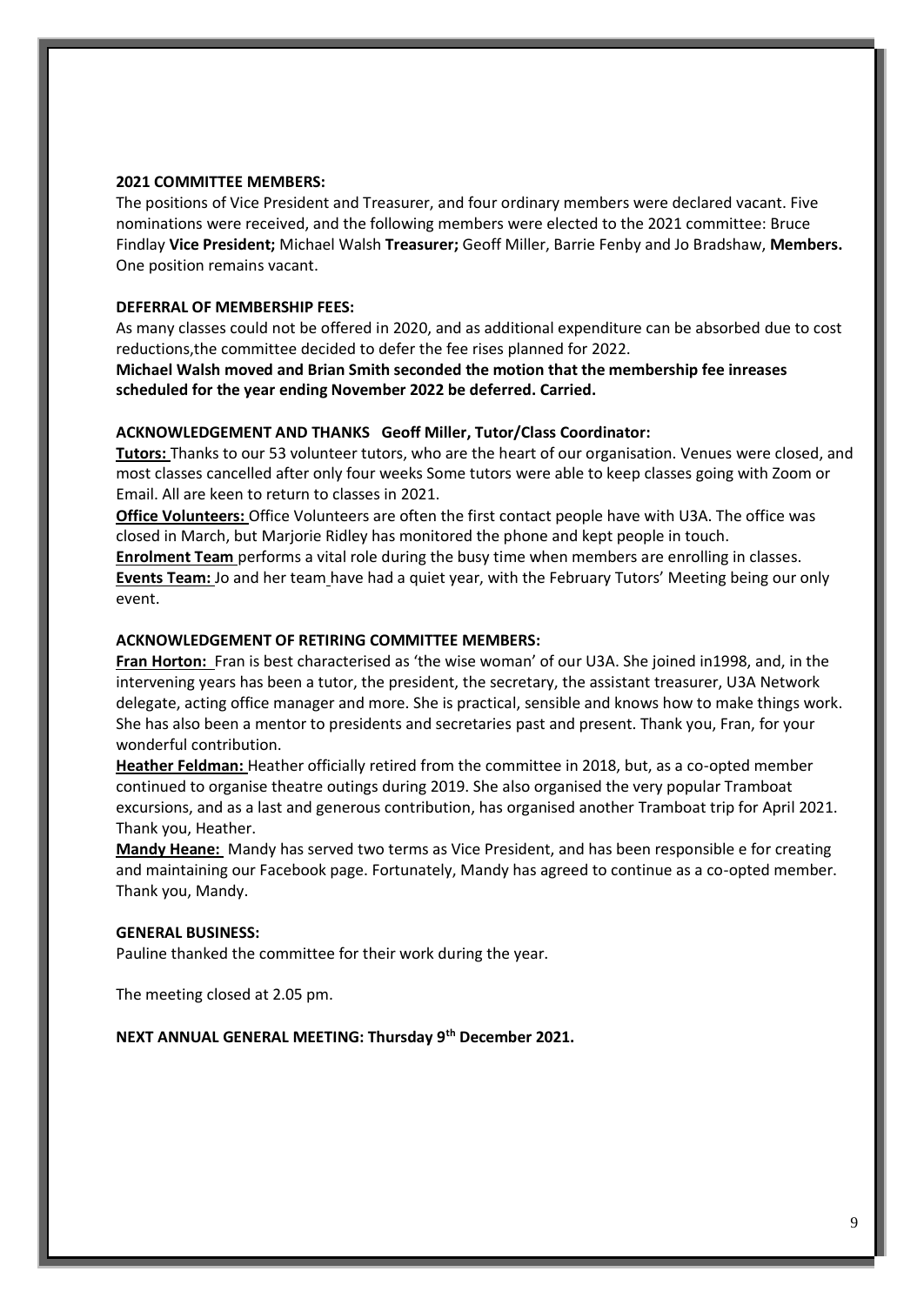## **U3A MOONEE VALLEY INC AGM THURSDAY 9 th DECEMBER 2021**

## **NOMINATION OF CANDIDATES TO STAND FOR ELECTION TO THE 2022 COMMITTEE OF MANAGEMENT**

## **How to nominate yourself for election to the Committee of Management**

1. Complete and sign the nomination form below.

2. Have it signed by a member who agrees to nominate you.

3. Have it signed by a member who seconds the nomination.

## **How to nominate another member for election to the Committee of Management**

1. Complete and sign the nomination form below.

2. Have it signed also by a member who seconds the nomination.

3. Have it signed by the person you are nominating.

**Please return the Nomination Form to be received by Tuesday 30th November 2021 via:**

## **EMAIL info@u3amooneevalley.com.au Print the form/s, fill in, scan or take a photo and send, OR**

**MAIL: print/cut out the form/s, fill in and post to: The Secretary, U3A Moonee Valley Inc, PO Box 459, Moonee Ponds Vic 3039**

-------------------------------------------------------------------------------------------------------------------------------

| <b>OFFICE</b><br>Date Received | <b>U 3 A MOONEE VALLEY</b>                                                                                                                                                        |  |  |  |  |
|--------------------------------|-----------------------------------------------------------------------------------------------------------------------------------------------------------------------------------|--|--|--|--|
|                                | U3A MOONEE VALLEY INC Registered Number: A0034837K ABN: 73 188 473 048                                                                                                            |  |  |  |  |
|                                | PO Box 459 MOONEE PONDS VIC 3039 Ph 9337 7779 www.u3amooneevalley.com.au                                                                                                          |  |  |  |  |
|                                | NOMINATION FORM for ELECTION OF 2022 COMMITTEE OF MANAGEMENT                                                                                                                      |  |  |  |  |
|                                |                                                                                                                                                                                   |  |  |  |  |
|                                |                                                                                                                                                                                   |  |  |  |  |
|                                | PRESIDENT<br><b>SECRETARY</b><br><b>MEMBER</b>                                                                                                                                    |  |  |  |  |
|                                |                                                                                                                                                                                   |  |  |  |  |
| second the nomination          |                                                                                                                                                                                   |  |  |  |  |
|                                | (Signature of <b>SECONDER</b> and date)                                                                                                                                           |  |  |  |  |
| accept the nomination          |                                                                                                                                                                                   |  |  |  |  |
|                                |                                                                                                                                                                                   |  |  |  |  |
|                                | * A member may be nominated for only one position. A separate form is required for each nominee. Photocopied or<br>identically worded handwritten/typed copies are also accepted. |  |  |  |  |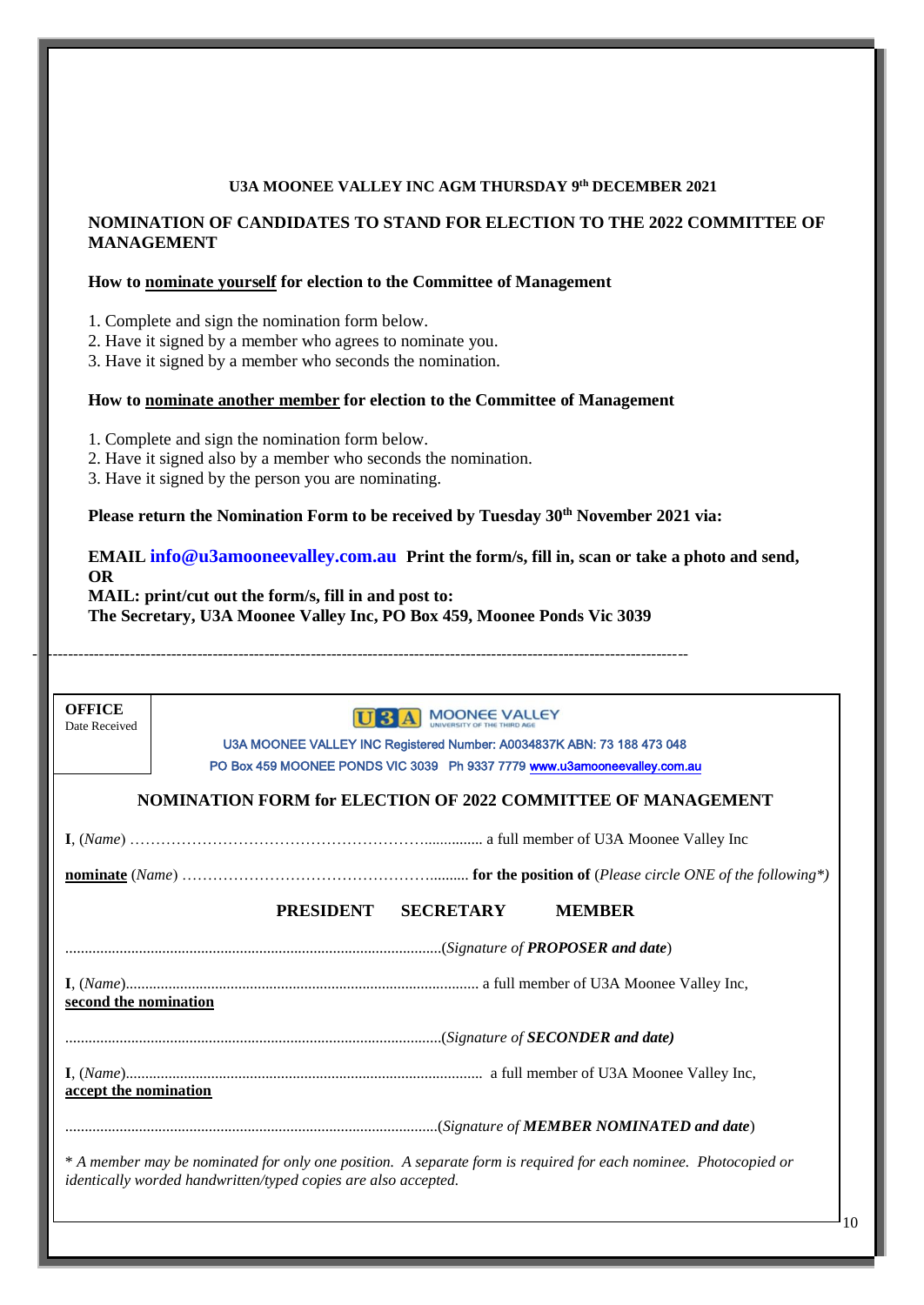#### **U3A MOONEE VALLEY INC AGM THURSDAY 9 th DECEMBER 2021**

**PROXY VOTE APPOINTMENT**

**If you are unable to attend the meeting but wish to appoint a proxy to vote on any matters on your behalf, please complete the following form to be received by Tuesday 30th November 2021 via:**

**EMAIL info@u3amooneevalley.com.au Print the form/s, fill in, scan or take a photo and send, OR** 

**MAIL: print/cut out the form/s, fill in and post to:**

**The Secretary, U3A Moonee Valley Inc, PO Box 459, MOONEE PONDS VIC 3039**

|    | <b>MOONEE VALLEY</b><br>U3A MOONEE VALLEY INC Registered Number: A0034837K ABN: 73 188 473 048<br>PO Box 459 MOONEE PONDS VIC 3039 Ph 9337 7779 www.u3amooneevalley.com.au |  |  |
|----|----------------------------------------------------------------------------------------------------------------------------------------------------------------------------|--|--|
|    | <b>APPOINTMENT OF PROXY</b>                                                                                                                                                |  |  |
|    |                                                                                                                                                                            |  |  |
|    | Valley Inc                                                                                                                                                                 |  |  |
|    | hereby appoint either President, Brian Smith<br>Tick if applicable                                                                                                         |  |  |
|    |                                                                                                                                                                            |  |  |
|    | <b>OFFICE</b><br>Moonee Valley Inc, as my proxy, to vote on my behalf at the Annual General Meeting of<br>Date Received<br>$9th$ December.                                 |  |  |
|    |                                                                                                                                                                            |  |  |
| fi |                                                                                                                                                                            |  |  |

(excluding School and Public holidays

I ...................................................... will/will not be available for office duty in 2022. (name) (delete what does not apply)